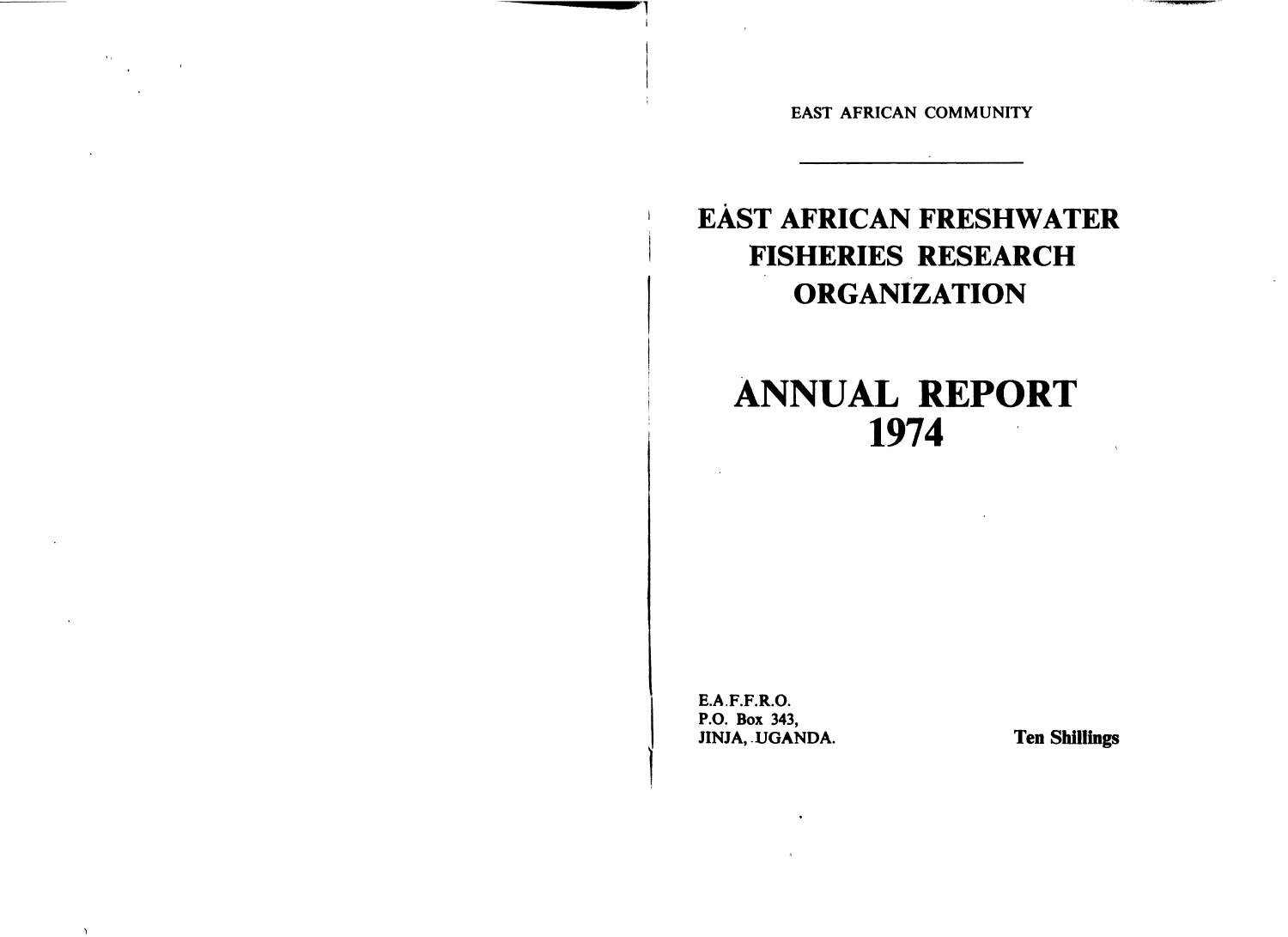$$
\Lambda_{Z_i} = M + bf_i \tag{12}
$$

The Z-intercept gives an estimate of M (i.e. mortality when fishing intensity is zero) and the slope gives a conversion factor from fishing intensity (f) to F. It is then possible, with M known, to prepare a graph like Fig. 1, position the existing levels of fishing on the graph, and evaluate them with respect to the optimum..

Fish samples taken in Kenya by Wanjala and Marten (presented elsewhere in this report) have demonstrated a striking difference in average length inside and outside of Nyanza Gulf, corresponding to a known difference in fishing densities. During 1975, length frequency information will be collected on all species of fish occuring in bottom trawls. Samples will extend over the entire year to average over seasonal variations in length frequency distributions, and the data on average lengths will be used to calculate Z using equation (11), M using equation (12), and Y using equation (7).

#### REFERENCES

- BEVERTON, R.J.H. and HOLT, S.J. 1957. On the dynamics of exploited fish populations. HMSO, London. 533p.
- SSENTONGO, G.W. and P.A. LARKIN. 1973. Some simple methods of estimating mortality rates of exploited fish populations. J. *Fish Res.*  Bd. *Can.* 30: 695-698.
- RINNE, J.N. 1975. Age, growth, tagging of *Tilapia* spp. and reproductive biology of Siluroid catfishes in Lake Victoria. EAFFRO mimeo.

### SURVEY OF THE LAKE VICTORIA FISHERY IN KENYA

## BENNY WANJALA AND GERALD MARTEN

The purpose of the survey, begun in 1973, has been to assess the condition of breeding stocks in the heavily fished Kenya waters of Lake Victoria and evaluate existing fisheries regulations. Although tabulation of data from the survey is not yet complete, some initial results are available for presentation. A detailed geographic breakdown of the composition of fish population and commercial catches will be given at a later date.

The procedure in the survey was to visit a different region each month, such that each major fish landing was sampled three to four times a year. At the same time that length-frequency distributions of the commercial catch were being sampled at a particular landing, we fished nearby with a 450 meter beach seine and a fleet of gillnets ranging in size from  $1\frac{1}{2}$  to 7 inches at  $\frac{1}{2}$  inch intervals. Fish we caught ourselves were measured as to length, weight, sex and gonad maturity state. This allowed us to compare the commercial catch with fish available in adjacent waters and provided information for estimating length at maturity. We were then able to judge on the basis of length how many immature fish were appearing in the commercial catch.

#### (1) Composition of fish effort:

•

There are approximately 2000 fishing boats inside Winam (formerly Kavirondo) Gulf and 2000 boats outside the Gulf. The fishing inside the Gulf is more intense because the area inside the Oulf is less than half the area accessible to fishing canoes outside the Gulf. There is also a greater emphasis on seines inside the Gulf and large mesh gillnets outside the Gulf (Table 1). The percentage

shown in Table I for  $2\frac{1}{2}$  gillnets may be underestimated because nets in this size range are illegal and therefore difficult to record.

The quantity of fishing gear per boat is similar inside and outside the. Gulf (Table I), except there are some areas inside the Gulf where the number of  $1\frac{1}{2}$ - $1\frac{7}{8}$ " gillnets per boat exceeds one hundred and the number of hooks is low.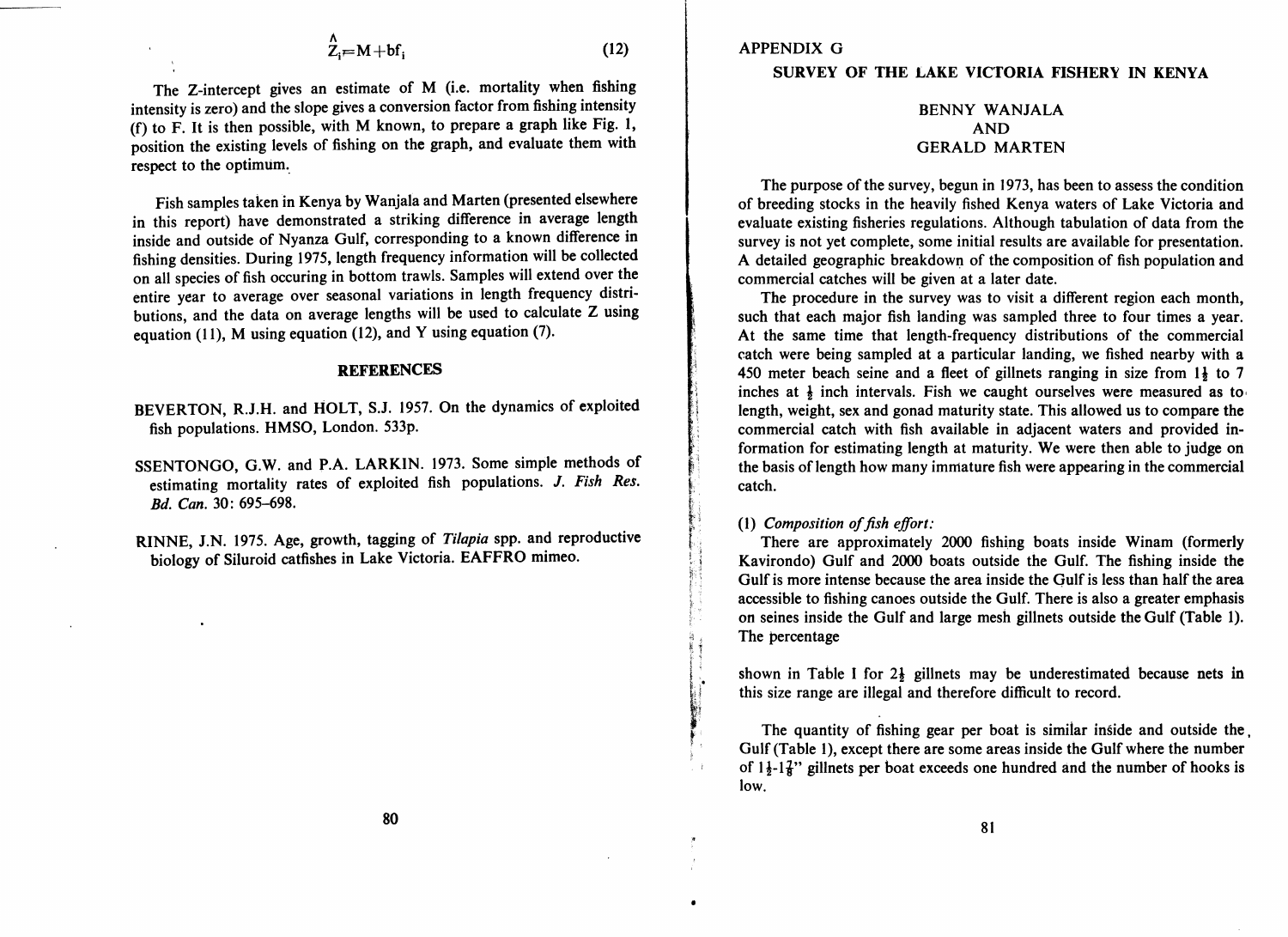#### Table 1. Gear composition of the fishery.

|                                      | of boats | <b>INSIDE GULF</b><br>Percentage   Number of nets or<br>hooks per boat | of boats | <b>OUTSIDE GULF</b><br>Percentage   Number of nets or<br>hooks per boat |
|--------------------------------------|----------|------------------------------------------------------------------------|----------|-------------------------------------------------------------------------|
| $1\frac{1}{2}$ –1 $\frac{7}{8}$ G.N  | 31       | 55                                                                     | 29       | 50                                                                      |
| $2\frac{1}{2}$ – 3 $\frac{1}{2}$ G.N |          |                                                                        | 2        |                                                                         |
| $4 - 4\frac{1}{2}$ G.N               | 17       | 40                                                                     | 27       | 45                                                                      |
| $5 - 8$ G.N                          | 26       | 40                                                                     | 21       | 50                                                                      |
| <b>Hooks</b>                         | 11       | 600                                                                    | 15       | 750                                                                     |
| <b>Beach seines</b>                  | 8        |                                                                        |          |                                                                         |
| Mosquito seines                      |          |                                                                        |          |                                                                         |

| ı<br><br> |
|-----------|
|-----------|

|                                |                                  | Recommended                    | Percentage of immatures<br>in commercial catches: |                     |
|--------------------------------|----------------------------------|--------------------------------|---------------------------------------------------|---------------------|
|                                | Length at first<br>maturity (cm) | minimum mesh<br>sizes (inches) | In Gulf                                           | <b>Outside Gulf</b> |
| T. variabilis                  | 17                               | 4                              |                                                   | 30                  |
| T. nilotica                    | 24                               |                                | 20                                                | 10                  |
| T. zillii                      | 16                               | 3ł                             | 50                                                | 90                  |
| <b>Bagrus</b>                  | 29                               | 4                              | 35                                                | 20                  |
| <b>Clarias</b>                 | 40                               | 5                              | 25                                                |                     |
| Synodontis                     | 10                               | 1.5                            | 10                                                |                     |
| Protopterus                    | 80                               |                                | 50                                                |                     |
| Labeo                          | 11                               | $2\frac{1}{2}$                 | 10                                                |                     |
| <b>Schilbe</b>                 | 12                               | $2\frac{1}{2}$                 | 25                                                | 15                  |
| <b>Barbus</b>                  | 15                               | $2\frac{1}{2}$                 | 75                                                | 20                  |
|                                | $8 - 12$                         |                                | 20                                                | 20                  |
| Haplochromis<br>Pagraulicyprus |                                  |                                | 20                                                | 20                  |

#### *(2) Length at maturity*

Table 2 gives the lengths at which the different kinds of fish reach reproductive maturity. There are indications that some fish like *Tilapia variabilis;*  and *Mormyrus,* reach maturity in the heavily fished Gulf at a length 2 cm shorter than the values shown in the table.

# *(3) Gillnet selectivity and recommended minimum mesh sizes*

It is sound fisheries practice not to use gillnets which catch fish before they have an opportunity to spawn. The smallest mesh size for each species without catching a significant number of immature fish is shown in Table 2.

Table 2 also gives for each species, the proportion of the commercial catch which is immature, both inside and outside the Gulf.

### *(4) Trends for various species*

Following are notes on the gillnet mesh sizes in which we captured the various kinds of fish, as well as changes in fish sizes observed in the commercial catch'during the survey period.

*Tilapia esculenta:* This fish has virtually disappeared from the scene. Most of the few individuals we captured at the beginning of the study were immature fish captured by beach seine.

*Tilapia variabilis:* Immatures are fished heavily by beach seines. The average catch in our beach seine was 20 fish per haul. Assuming the longer beach seines in commercial operation to catch at least twice as many fish, it appears that as many as eight juvenile fish may be taken by commercial beach seines for every one mature fish taken by commercial gillnets.

The maximum length common inside the Gulf has decreased about two centimeters during the two years or the survey. Catches are highest in  $3-3\frac{1}{2}$ inch nets, though considerable numbers are also caught in  $1\frac{1}{2}$ -2 $\frac{1}{2}$  inch and 4 inch gillnets.

*Tilapia nilotiea:* Catches have been increasing continually over the past few years. This fish does not seem to be affected so much by beach seining as *T. zillii* and *T. variabilis.* The average catch in our seine was 10 fish per haul. Less than five juveniles are taken on commercial seines for every adult taken in gillnets, *T. nilotiea* is not often caught in gillnets smaller than 5 inches.

*Tilapia zillii:* Not so common as *T. variabilis* and *T. nilotica.* Immatures are heavily cropped by beach seines and gillnets. Although seine nets often take no *T. zilli* on other occasions they take hundreds of juveniles. The average catch in our beach seine was 30 fish per haul. It appears that as many as 30 juveniles may be taken by commercial seines for every adult taken by gillnets.

*Bagrus:* Captured by all mesh sizes of gillnets, but increasing in abundance during recent years and may have increased average length as well, despite the capture of a large number of immatures in the smaller mesh gillnets.

*Clarias:* Outside the Gulf caught mainly with hooks and large gillnets